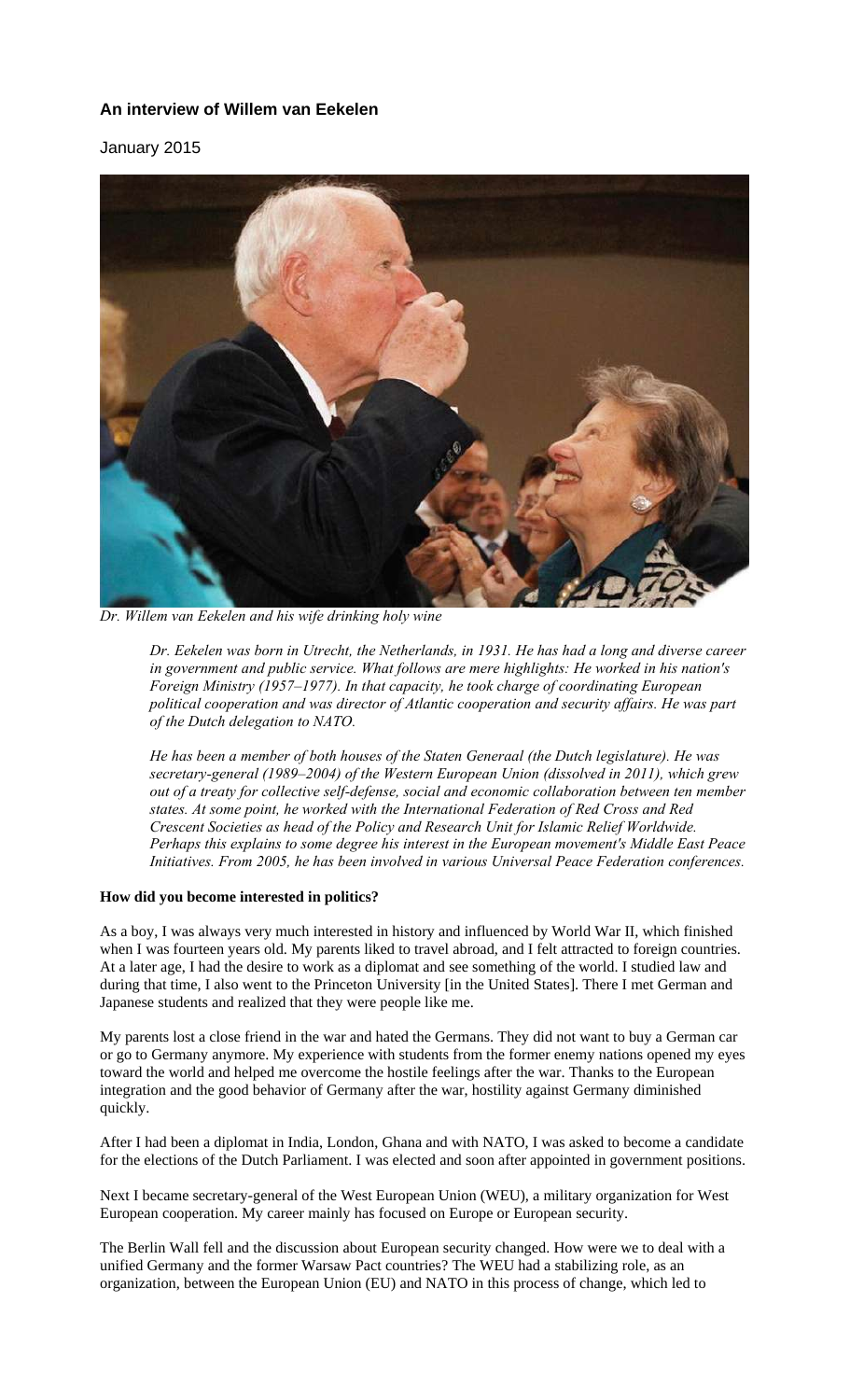expansion of the EU.

Quickly I could organize for representatives of East European countries to be present at our WEU meetings.

They could be informed about the opinions of the member states and give their reactions. In this way I could organize an informal solution for interaction. In the process, they became members of the EU and NATO.

In my career I learned that participation is often more important than formal membership. This worked well.



*Dr. Eekelen with Mrs. Hae Ok Lee, wife of the overall president of Japan's Blessed Family Associations*

### **How did you come into contact with UPF?**

In 2006, I was invited to speak at a UPF conference in The Hague about the future of Europe. I was given the certificate as an ambassador for peace.

Since that time, I have visited quite a number of conferences in the Netherlands, like the European Leadership Conferences (ELC) in Glory House and other interesting meetings abroad. Especially the Middle East Peace Initiative (MEPI) was very inspiring.

I have always been interested in the situation in the Middle East. The meetings in Israel and Palestine I considered very successful and balanced.

The MEPI participants met representatives of Israel and Palestine from various backgrounds. In this informal setting, both sides could express themselves freely. I also visited other conferences. As I have experienced in my work as a diplomat, that people understand each other is very important. We have to know why people act as they do. If you understand the other side, there is a chance to come to consultation and a compromise.

That is, I think, also the message of UPF: try to understand why there is a problem and next try to find a solution. We have done this in different ways. I have experienced the UPF conferences as very positive. Participants were always ready to listen to each other and the speakers were well worth listening to. They gave you a deeper insight and more balance in the formation of your thoughts.

## **What do you think of the inter-religious dimension of UPF?**

I myself am not very religious, but I can endorse the message of UPF. In my speeches, also recently in Japan, I often refer to the ceremony when representatives of different religions came to the stage with a bottle of water in their hands in order to pour out the water in a large bowl, representing the unifying elements of the religions. Maybe this is not really expressing complete unity, but it shows respect for each other. Respect for each other and the readiness to work together is most important. Often freedom is seen as very important, but there is no freedom without responsibility.

Either there is no democracy without respect, especially for the minorities. These are fundamental principles. This may not be very religious but it corresponds to the Golden Rule: one should treat others as one would like others to treat oneself. I consider this a very important point.

The founder of UPF, Father Moon, is an advocate of an inter-religious council at the UN. I read his autobiography. The history of his life is very impressive, especially his perseverance.

His idea about adding a Council of Religious leaders to the UN sounds good, but in general religious leaders like to promote their own religion. I know that this does not apply to Reverend Moon. If the religious leaders would like to contribute from their background to the higher goal of world peace as Reverend Moon does, such a council might be valuable.

# **In 2010, at an ELC in San Marino, you participated in the Inter-religious Blessing Ceremony. How did you experience this?**

The experience brought deep emotions, where you look back on your life, which in the case of my wife and me, is in general a life of happiness.

There was one downside: We lost our son at a rather young age. Also in politics, I had some setbacks, but that is normal. My life has been full of variety and this is still like that. I consider it all together a blessing.